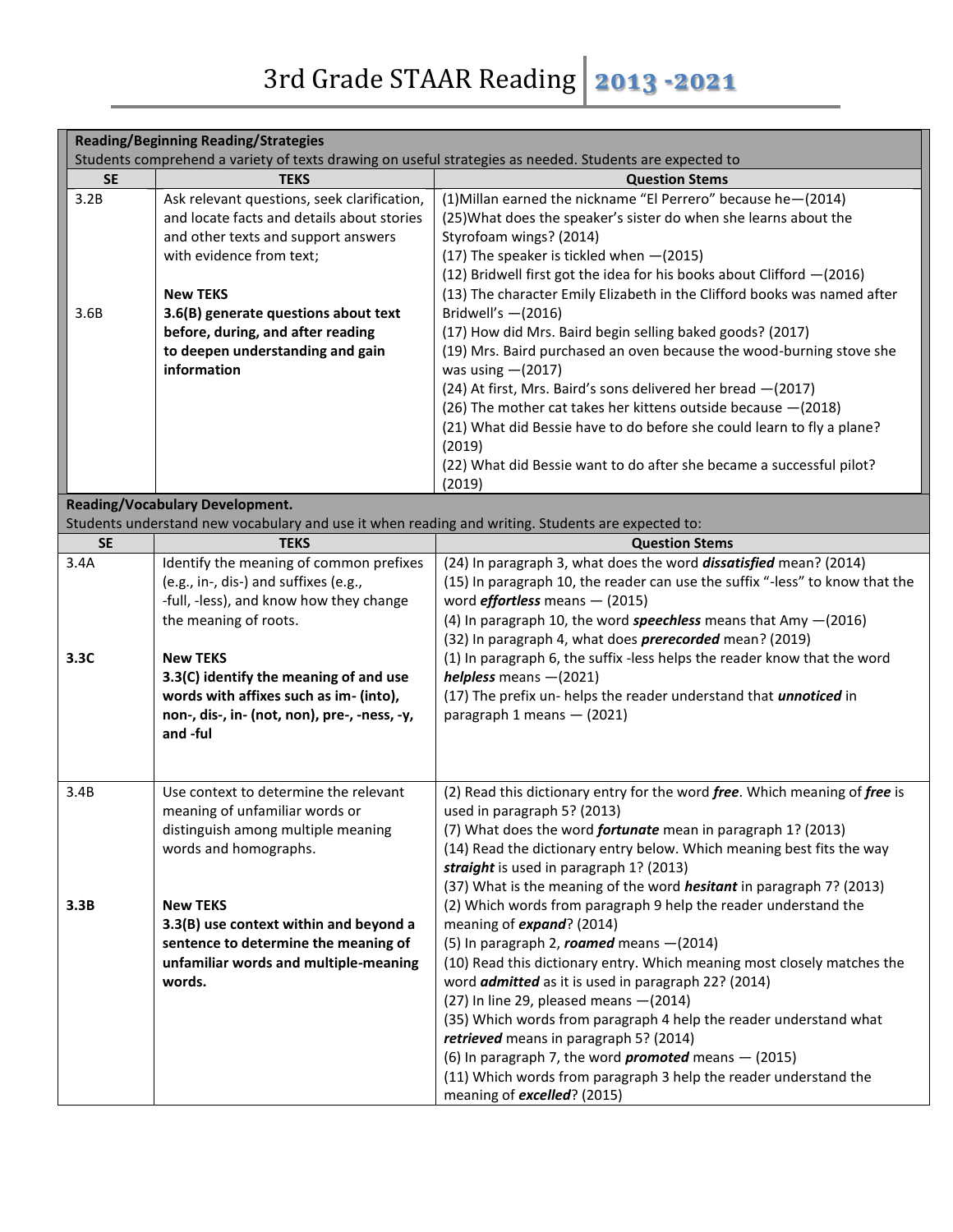|      |                                                                                                                            | (21) In line 17, what does the word stride mean? (2015)<br>(25) Read the dictionary entry.<br>Which meaning of judge is used in paragraph 9? (2015)<br>(10) In paragraph 2, what does the word support mean? (2016)<br>(14) Which words in paragraph 7 help the reader understand the meaning<br>of rejection? (2016)<br>(19) Read the dictionary entry. Which meaning of raise is used in paragraph<br>11? (2016)<br>(36) What is the meaning of the word <i>irritating</i> in paragraph 6? (2016)<br>(8) As it is used in paragraph 9, the word expert means a person who $-$<br>(2017)<br>(16) In paragraph 6, the word <i>permitted</i> means -(2017)<br>(23) Read this dictionary entry. Which meaning of the word sign is used in<br>paragraph 8? (2017)<br>(28) What does the word craze mean in paragraph 3? (2017)<br>(33) In paragraph 1, the word <i>honor</i> means to $-(2017)$<br>(1) Read the dictionary entry for the word pass. Which meaning best<br>matches the way the word <i>passed</i> is used in paragraph 7? (2018)<br>(5) In paragraph 20, the word <b>moistened</b> means that the sand was made -<br>(2018)<br>(10) Which words in paragraph 4 best help the reader understand the<br>meaning of resources?(2018)<br>(12) In the boxed information titled "Make Your Own Stargazing<br>Flashlight," the word secure means to $-(2018)$<br>(28) The word <i>thriving</i> in paragraph 7 tells the reader that Taylor's<br>business is $-(2018)$<br>(11) What is the meaning of the word collection as it is used in paragraph<br>9? (2019)<br>(25) What does the word <b>boarded</b> mean in paragraph 1?(2019)<br>(26) Which word in paragraph 9 best helps the reader understand the<br>meaning of carved? (2019)<br>(7) Which words from paragraph 14 best help the reader understand what<br>cradled means? (2021) |
|------|----------------------------------------------------------------------------------------------------------------------------|---------------------------------------------------------------------------------------------------------------------------------------------------------------------------------------------------------------------------------------------------------------------------------------------------------------------------------------------------------------------------------------------------------------------------------------------------------------------------------------------------------------------------------------------------------------------------------------------------------------------------------------------------------------------------------------------------------------------------------------------------------------------------------------------------------------------------------------------------------------------------------------------------------------------------------------------------------------------------------------------------------------------------------------------------------------------------------------------------------------------------------------------------------------------------------------------------------------------------------------------------------------------------------------------------------------------------------------------------------------------------------------------------------------------------------------------------------------------------------------------------------------------------------------------------------------------------------------------------------------------------------------------------------------------------------------------------------------------------------------------------------------------------------------------------------------------------------------------------|
|      |                                                                                                                            |                                                                                                                                                                                                                                                                                                                                                                                                                                                                                                                                                                                                                                                                                                                                                                                                                                                                                                                                                                                                                                                                                                                                                                                                                                                                                                                                                                                                                                                                                                                                                                                                                                                                                                                                                                                                                                                   |
| 3.4C | Identify and use antonyms, synonyms,<br>homographs, and homophones                                                         | (34) Which word is a synonym of creating in paragraph 10? (2013)<br>(18) Which word is a synonym for <i>ordinary</i> in paragraph 1? (2014)<br>(33) Which of these is a synonym for the word scattered in paragraph 7?<br>(2015)                                                                                                                                                                                                                                                                                                                                                                                                                                                                                                                                                                                                                                                                                                                                                                                                                                                                                                                                                                                                                                                                                                                                                                                                                                                                                                                                                                                                                                                                                                                                                                                                                  |
| 3.3D | 3.3(D) identify, use, and explain the<br>meaning of antonyms, synonyms,<br>idioms, homophones, and homographs<br>in a text | (26) A synonym for the word <b>eager</b> in line 33 is $-$ (2016)<br>(4) Which word is an antonym of <i>fancy</i> in paragraph 16? (2019)<br>(5) Which word is a synonym for <i>nibble</i> in paragraph 4? (2021)<br>(18) Which word means the opposite of curved in paragraph 3? (2021)                                                                                                                                                                                                                                                                                                                                                                                                                                                                                                                                                                                                                                                                                                                                                                                                                                                                                                                                                                                                                                                                                                                                                                                                                                                                                                                                                                                                                                                                                                                                                          |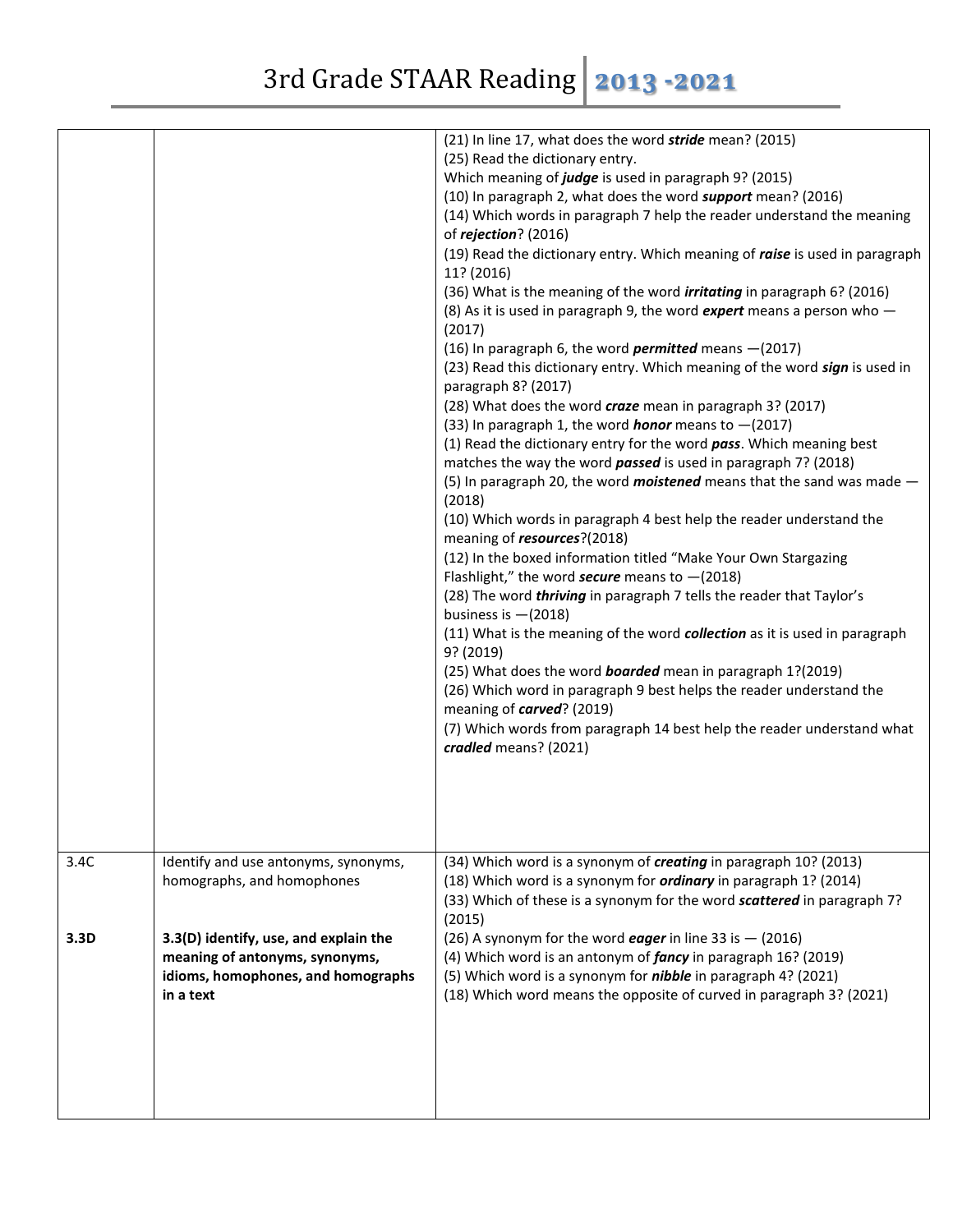| Reading/Comprehension of Literary Text/Theme and Genre.                                                                                                                                                                                   |                                                                     |                                                                                                                                |
|-------------------------------------------------------------------------------------------------------------------------------------------------------------------------------------------------------------------------------------------|---------------------------------------------------------------------|--------------------------------------------------------------------------------------------------------------------------------|
| Students analyze, make inferences and draw conclusions about theme and genre in different cultural, historical, and contemporary<br>contexts and provide evidence from the text to support their understanding. Students are expected to: |                                                                     |                                                                                                                                |
| <b>SE</b>                                                                                                                                                                                                                                 | <b>TEKS</b>                                                         | <b>Question Stems</b>                                                                                                          |
| 3.5                                                                                                                                                                                                                                       | Make inferences about text using textual                            | (3) What is one theme presented in the selection? (2014)                                                                       |
| Fig 19 D                                                                                                                                                                                                                                  | evidence to support understanding                                   | (13) How can the reader identify this selection as a biography? (2014)                                                         |
|                                                                                                                                                                                                                                           |                                                                     | (27) What is the main message of the poem? (2016)                                                                              |
|                                                                                                                                                                                                                                           |                                                                     | (21) What is the theme of the selection? (2017)                                                                                |
|                                                                                                                                                                                                                                           |                                                                     | (23) Which statement describes a main theme of the selection?(2019)                                                            |
|                                                                                                                                                                                                                                           | <b>New TEKS</b>                                                     |                                                                                                                                |
| 3.6F                                                                                                                                                                                                                                      | 3.6(F) make inferences and use evidence                             |                                                                                                                                |
|                                                                                                                                                                                                                                           | to support understanding                                            |                                                                                                                                |
| 3.7C                                                                                                                                                                                                                                      | 3.7(C) use text evidence to support<br>an appropriate response      |                                                                                                                                |
|                                                                                                                                                                                                                                           |                                                                     |                                                                                                                                |
|                                                                                                                                                                                                                                           |                                                                     |                                                                                                                                |
| 3.5A                                                                                                                                                                                                                                      | Paraphrase the themes and supporting                                | (12) What lesson does Judy learn? (2013)                                                                                       |
|                                                                                                                                                                                                                                           | details of fables, legends, myths, or                               | (40) What is the main theme of the story? (2013)                                                                               |
|                                                                                                                                                                                                                                           | stories                                                             | (30) Which sentence best expresses the theme of the story? (2015)                                                              |
|                                                                                                                                                                                                                                           | <b>New TEKS</b>                                                     | (1) Which statement describes a main theme of the story? (2016)<br>(4) What does Jake learn in this story? (2017)              |
| 3.8A                                                                                                                                                                                                                                      | 3.8(A) infer the theme of a work,                                   | (7) Which sentence states the main theme of the story? (2018)                                                                  |
|                                                                                                                                                                                                                                           | distinguishing theme from topic                                     |                                                                                                                                |
|                                                                                                                                                                                                                                           |                                                                     |                                                                                                                                |
|                                                                                                                                                                                                                                           |                                                                     |                                                                                                                                |
|                                                                                                                                                                                                                                           |                                                                     |                                                                                                                                |
|                                                                                                                                                                                                                                           |                                                                     |                                                                                                                                |
|                                                                                                                                                                                                                                           |                                                                     |                                                                                                                                |
|                                                                                                                                                                                                                                           |                                                                     |                                                                                                                                |
|                                                                                                                                                                                                                                           |                                                                     |                                                                                                                                |
|                                                                                                                                                                                                                                           | Reading/Comprehension of Literary Text/Poetry.                      |                                                                                                                                |
|                                                                                                                                                                                                                                           |                                                                     | Students understand, make inferences and draw conclusions about the structure and elements of poetry and provide evidence from |
|                                                                                                                                                                                                                                           | text to support their understanding. Students are expected to:      |                                                                                                                                |
| <b>SE</b>                                                                                                                                                                                                                                 | <b>TEKS</b>                                                         | <b>Question Stems</b>                                                                                                          |
| 3.6 Fig 19 D                                                                                                                                                                                                                              | Make inferences about text using textual                            | (29) Why does the poet use the exclamation points in the first stanza?                                                         |
|                                                                                                                                                                                                                                           | evidence to support understanding                                   | (2013)                                                                                                                         |
|                                                                                                                                                                                                                                           |                                                                     | (32) Read lines 17 and 18 from the poem.                                                                                       |
|                                                                                                                                                                                                                                           |                                                                     | These lines best support the idea that the speaker $-$ (2013)                                                                  |
|                                                                                                                                                                                                                                           |                                                                     | (33) How does the speaker feel throughout the poem? (2013)                                                                     |
|                                                                                                                                                                                                                                           | <b>New TEKS</b>                                                     | (29) Read these lines from the poem. The poet uses these lines mainly to                                                       |
| 3.6F                                                                                                                                                                                                                                      | 3.6(F) make inferences and use evidence<br>to support understanding | show that the speaker $-$ (2014)<br>(31) By the end of the poem, the reader realizes that the speaker - (2014)                 |
| 3.7C                                                                                                                                                                                                                                      | 3.7(C) use text evidence to support                                 | (18) Lines 10 through 13 show that the speaker - (2015)                                                                        |
|                                                                                                                                                                                                                                           | an appropriate response                                             | (19) What part of the tree is compared to a road? (2015)                                                                       |
|                                                                                                                                                                                                                                           |                                                                     | (20) According to the speaker, climbing a tree can be difficult because -                                                      |
|                                                                                                                                                                                                                                           |                                                                     | (2016)                                                                                                                         |
|                                                                                                                                                                                                                                           |                                                                     | (28) When the speaker of the poem says "you," he is talking to $-(2016)$                                                       |
|                                                                                                                                                                                                                                           |                                                                     | (29) The poem begins and ends with the idea of $-$ (2016)                                                                      |
|                                                                                                                                                                                                                                           |                                                                     | (30) The poet uses dialogue in lines 12 through 16 to help the reader                                                          |
|                                                                                                                                                                                                                                           |                                                                     | understand $-(2016)$                                                                                                           |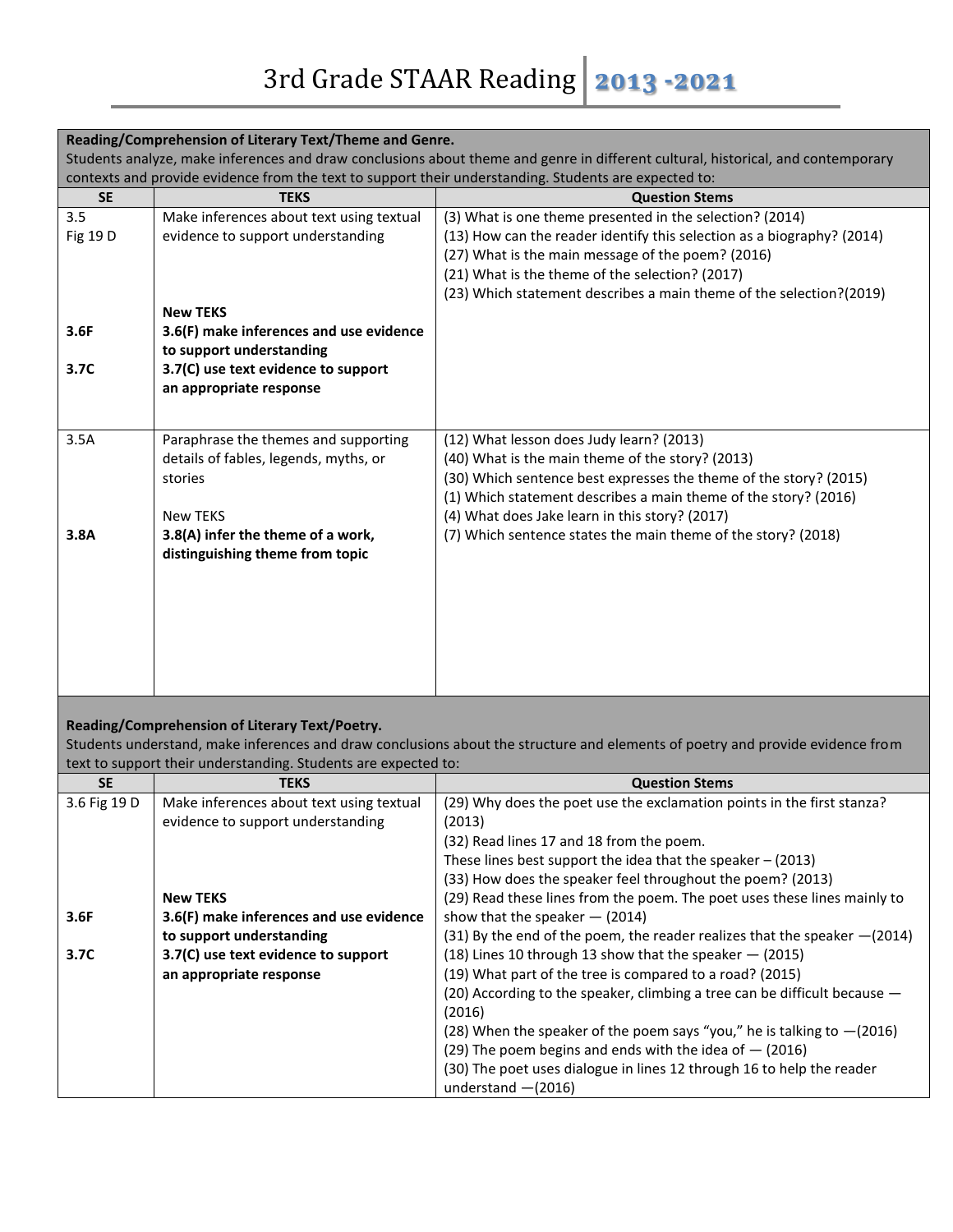|              |                                                                | (20) In the poem, the mother cat wants her kittens to learn to feel                                                               |
|--------------|----------------------------------------------------------------|-----------------------------------------------------------------------------------------------------------------------------------|
|              |                                                                | $comfortable -$                                                                                                                   |
|              |                                                                | (2018)                                                                                                                            |
|              |                                                                | (22) Read line 21 from the poem.                                                                                                  |
|              |                                                                | to see what sun is all about                                                                                                      |
|              |                                                                | The poet includes this line to emphasize that the mother cat $-(2018)$                                                            |
|              |                                                                | (24) The speaker most likely thinks the mother cat's actions are -(2018)                                                          |
|              |                                                                | (24) Lines 18 through 21 suggest that the speaker feels - (2021)                                                                  |
|              |                                                                | (27) In lines 1 through 4 and lines 28 through 31, the placement of the                                                           |
|              |                                                                | word "Crunch" is meant to emphasize - (2021)                                                                                      |
|              |                                                                | (28) Which lines of the poem best show why the speaker likes the leaves?                                                          |
|              |                                                                | (2021)                                                                                                                            |
|              |                                                                | (29) Throughout the poem, the speaker can best be described as feeling -                                                          |
|              |                                                                | (2021)                                                                                                                            |
| 3.6 Fig 19 E | Summarize information in text,                                 | (26) The speaker in this poem is a young girl who $-$ (2014)                                                                      |
|              | maintaining meaning and logical order.                         |                                                                                                                                   |
|              | This expectation has been removed from                         |                                                                                                                                   |
|              | the new TEKS.                                                  |                                                                                                                                   |
| 3.6A         | Describe the characteristics of various                        | (31) Which of these lines from the poem rhyme? (2013)                                                                             |
|              | forms of poetry and how they create                            | (30) This poem is an example of narrative poetry mostly because it -                                                              |
|              | imagery (e.g., narrative poetry, lyrical                       | (2014)                                                                                                                            |
|              | poetry, humorous poetry, free verse)                           | (23) Which of these lines from the poem rhyme? (2015)                                                                             |
|              |                                                                | (31) How can the reader tell that this is a free verse poem? (2016)                                                               |
|              |                                                                | (21) Which lines from the poem rhyme? (2018)                                                                                      |
| 3.9B         | 3.9(B) explain rhyme scheme, sound                             | (23) How are the stanzas in the poem alike? (2018)                                                                                |
|              | devices, and structural elements such as                       | (25) How can the reader tell that this is a narrative poem? (2018)                                                                |
|              | stanzas in a variety of poems                                  | (25) Which sentence best describes the stanzas of the poem? (2021)                                                                |
|              |                                                                |                                                                                                                                   |
|              |                                                                |                                                                                                                                   |
|              | Reading/Comprehension of Literary Text/Fiction.                |                                                                                                                                   |
|              |                                                                | Students understand, make inferences and draw conclusions about the structure and elements of fiction and provide evidence from   |
|              | text to support their understanding. Students are expected to: |                                                                                                                                   |
| <b>SE</b>    | <b>TEKS</b>                                                    | <b>Question Stems</b>                                                                                                             |
| 3.8 Fig 19 D | Make inferences about text using textual                       | (15) Why does Judy put her head under the pillow? (2013)                                                                          |
|              | evidence to support understanding                              | (16) Why does Judy call her brother a name at the end of the story?(2013)<br>(17) What can the reader conclude about Judy? (2013) |
|              |                                                                | (36) Which sentence from the story best explains why Kwan agrees to                                                               |
|              |                                                                | share his wrapping cloths with his classmates? (2013)                                                                             |
|              | <b>New TEKS</b>                                                | (11) Read these sentences from paragraphs 28 and 29.                                                                              |
| 3.6F         | 3.6(F) make inferences and use evidence                        | These sentences show that Jenny $-$ (2014)                                                                                        |
|              | to support understanding                                       | (31) In the last paragraph, the reader learns that Chelsea - (2015)                                                               |
| 3.7C         | 3.7(C) use text evidence to support                            | (5) Amy picks up Ripley after Trent leaves the classroom because she -                                                            |
|              | an appropriate response                                        | (2016)                                                                                                                            |
|              |                                                                | (5) Read paragraph 8 from the story. Why does Jake think he's made a                                                              |
|              |                                                                | mistake? (2017)                                                                                                                   |
|              |                                                                | (6) In the story, how are the boys and the girls alike? (2018)                                                                    |
|              |                                                                | (5) In paragraph 24, what is the most likely reason Frank hides his waffle?                                                       |
|              |                                                                | (2019)                                                                                                                            |
|              |                                                                | (6) Why is Frank surprised when he sees the blue ribbon on his waffle?                                                            |
|              |                                                                | (2019)                                                                                                                            |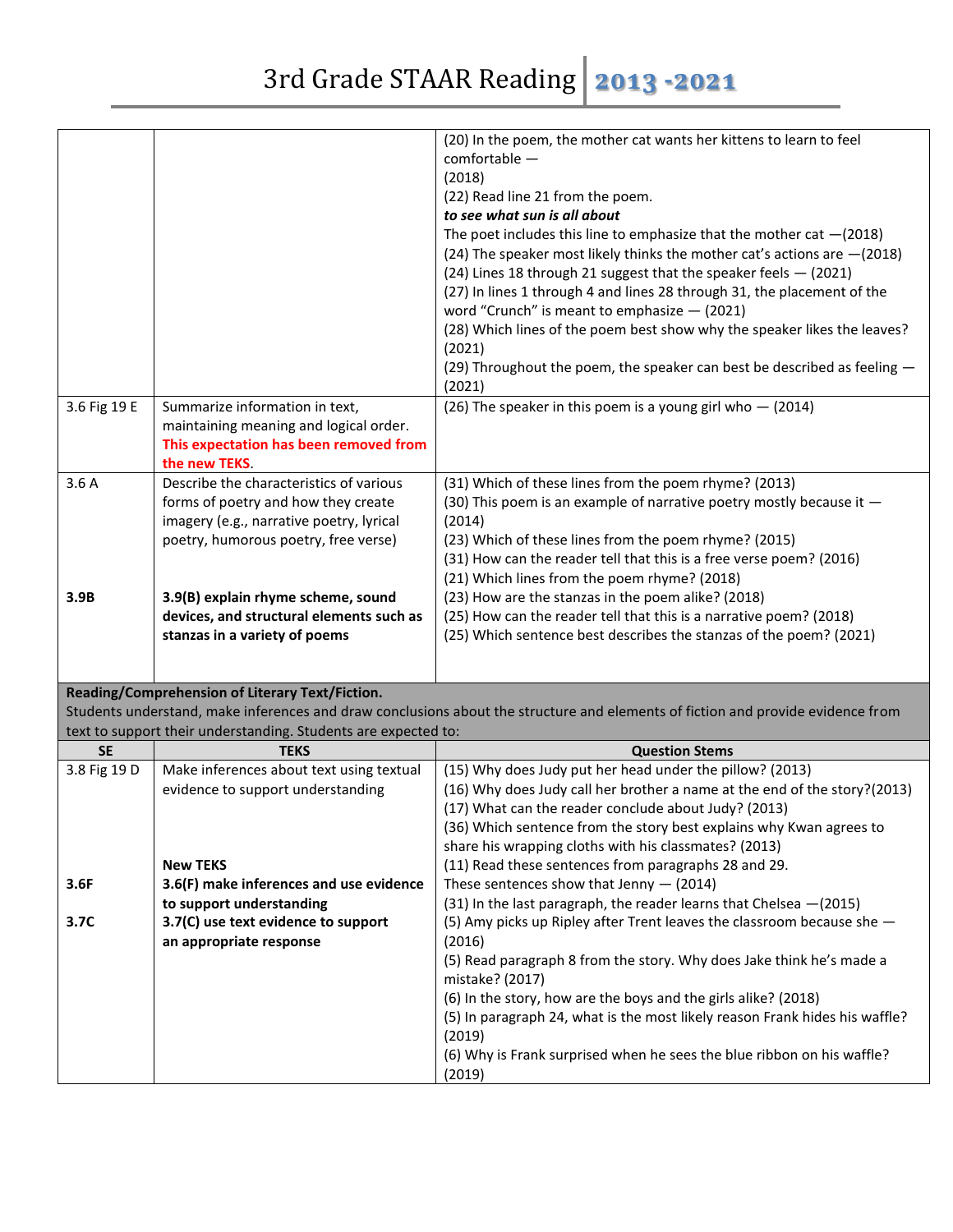|              |                                                                                 | (12) Read paragraph 11. [Take only pictures. Leave only footprints. The                                                                   |
|--------------|---------------------------------------------------------------------------------|-------------------------------------------------------------------------------------------------------------------------------------------|
|              |                                                                                 | tour guide's words played over and over in Layla's mind. What do these<br>sentences show about Layla? (2021)                              |
|              |                                                                                 | (13) What is the most likely reason Layla decides against taking the geode                                                                |
|              |                                                                                 | home? (2021)                                                                                                                              |
|              |                                                                                 | (14) What can the reader tell about how Layla feels toward the tour guide?                                                                |
|              |                                                                                 | (2021)                                                                                                                                    |
|              | Summarize information in text,                                                  | (38) Which of these is the best summary of the story? (2013)                                                                              |
| 3.8 Fig 19 E | maintaining meaning and logical order                                           | (13) What is the best summary of this story? (2014)<br>(28) What is the best summary of this story? (2015)                                |
|              | This expectation has been removed from                                          | (7) What is the best summary of the story? (2017)                                                                                         |
|              | the new TEKS.                                                                   | (9) What is the best summary of the story? (2018)                                                                                         |
|              |                                                                                 |                                                                                                                                           |
| 3.8A         |                                                                                 |                                                                                                                                           |
|              | Sequence and summarize the plot's main<br>events and explain their influence on | (11) Look at the diagram below. (sequential) Which event belongs in the<br>empty box? (2013)                                              |
|              | future events                                                                   | (35) Why is Kwan seeing Mrs. Gibbs at the grocery store important to this                                                                 |
|              |                                                                                 | story? (2013)                                                                                                                             |
|              | <b>New TEKS</b>                                                                 | (39) Look at the diagram below. (sequential) Which sentence best                                                                          |
| 3.8C         | 3.8(C) analyze plot elements, including                                         | completes the diagram? (2013)                                                                                                             |
|              | the sequence of events, the conflict, and                                       | (12) Read the following list. Which detail from the story belongs in the                                                                  |
|              | the resolution                                                                  | blank? (2014)<br>(8) Look at this chart. Which detail from the story belongs in the empty                                                 |
|              |                                                                                 | box? (2014)                                                                                                                               |
|              |                                                                                 | (24) Which sentence best shows Chelsea's problem in the story? (2015)                                                                     |
|              |                                                                                 | (26) Paragraphs 18 through 25 are important because they help the reader<br>understand $-(2015)$                                          |
|              |                                                                                 | (2) Paragraphs 1 and 2 are important to the story because they $-(2016)$                                                                  |
|              |                                                                                 | (7) What is the best summary of paragraphs 20 through 28 of the story?                                                                    |
|              |                                                                                 | (2016)                                                                                                                                    |
|              |                                                                                 | (2) Paragraph 6 is important to the development of the plot because it is<br>where $-(2017)$                                              |
|              |                                                                                 | (3) Read the story chart below.<br><b>Events from the Story</b>                                                                           |
|              |                                                                                 | 1. Carter wakes up and gets ready.                                                                                                        |
|              |                                                                                 | 2. Carter meets his friend Max at the beach.                                                                                              |
|              |                                                                                 |                                                                                                                                           |
|              |                                                                                 | 3.                                                                                                                                        |
|              |                                                                                 | 4. Max tells the girls that he and Carter<br>started building their sculpture first.                                                      |
|              |                                                                                 | Which of the following events completes the chart? (2018)                                                                                 |
|              |                                                                                 | (4) Why are paragraphs 13 through 22 important to the plot of the story?                                                                  |
|              |                                                                                 | (2018)                                                                                                                                    |
|              |                                                                                 | (2) How is paragraph 27 important to the story's plot? (2019)                                                                             |
|              |                                                                                 | (9) Why does Frank become upset about the waffle contest? (2019)<br>(8) The details in paragraph 1 are important to the plot of the story |
|              |                                                                                 | because they help the reader understand that Layla $-(2021)$                                                                              |
|              |                                                                                 | (10) Which of these events leads to Layla finding the geode? (2021)                                                                       |
| 3.8B         | Describe the interaction of characters                                          | (10) Which sentence best describes Judy and Stink's relationship? (2013)                                                                  |
|              | including their relationships and the                                           | (13) Which sentence best shows that Judy is upset with her brother?                                                                       |
|              | changes they undergo.                                                           | (2013)                                                                                                                                    |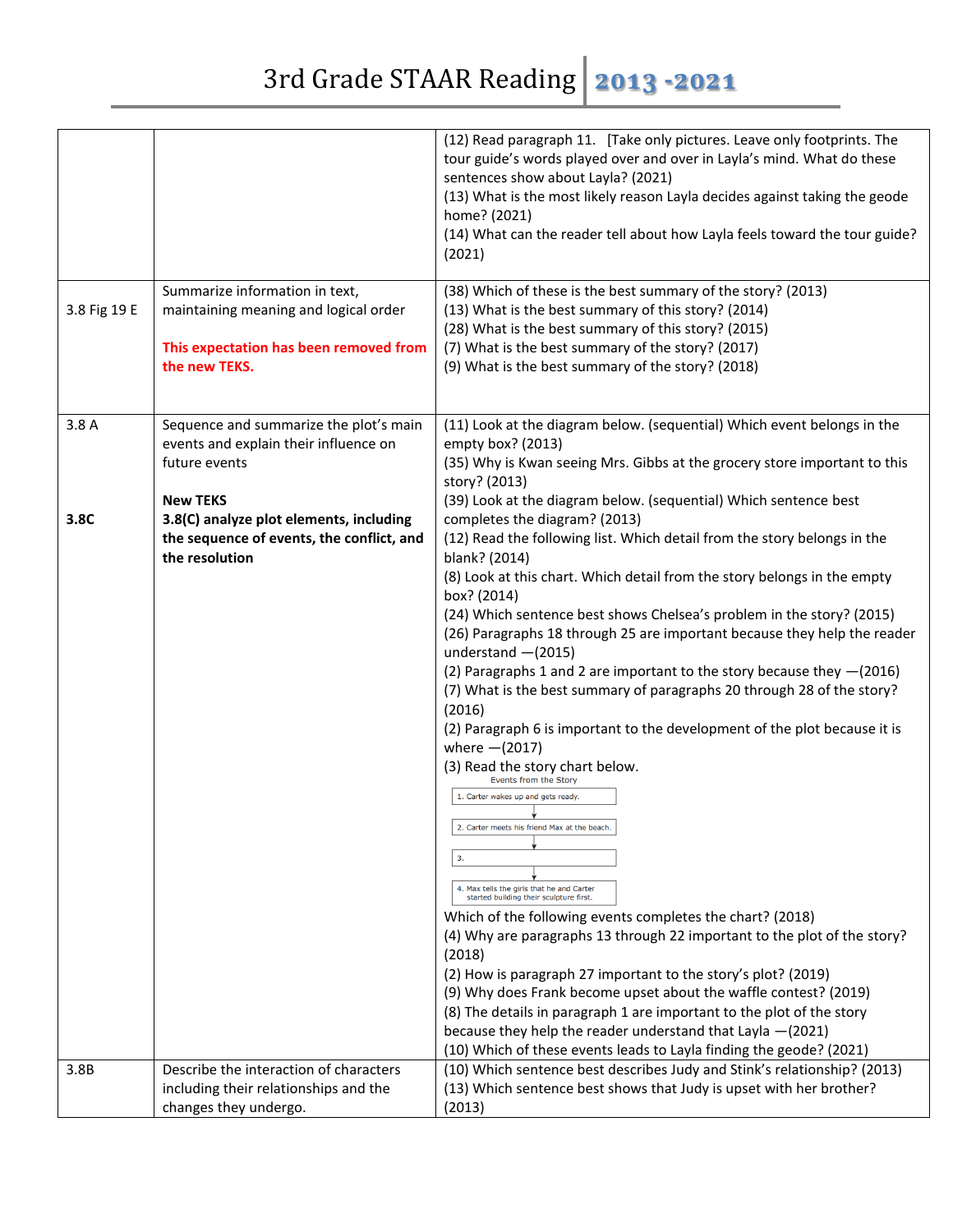| 3.8B         | <b>New TEKS</b><br>3.8(B) explain the relationships among<br>the major and minor characters | (14) Jenny decides that she shouldn't argue with Beth because she -<br>(2014)<br>(15) Why does Jenny start drawing in her notebook when Mrs. Pike says<br>that she has news for the class? (2014)<br>(27) Chelsea's conversation with her father shows that he $-(2015)$<br>(3) Amy does not want to sit near Trent mainly because he $-(2016)$<br>(3) Jake's interaction with his teacher shows that he $-$ (2017)<br>(2) Which sentence best describes Carter and Max when they first notice<br>the girls?<br>(2018)<br>(3) Read this sentence from paragraph 32.<br>He would no-way no-how be taking home a ribbon.<br>This sentence helps the reader know that Frank feels -(2019)<br>(7) What do paragraphs 13 through 15 show about Frank's classmates?<br>(2019)<br>(8) How does Frank feel at the beginning of the story? (2019) |
|--------------|---------------------------------------------------------------------------------------------|------------------------------------------------------------------------------------------------------------------------------------------------------------------------------------------------------------------------------------------------------------------------------------------------------------------------------------------------------------------------------------------------------------------------------------------------------------------------------------------------------------------------------------------------------------------------------------------------------------------------------------------------------------------------------------------------------------------------------------------------------------------------------------------------------------------------------------------|
|              | Reading/Comprehension of Literary Text/Literary Nonfiction                                  |                                                                                                                                                                                                                                                                                                                                                                                                                                                                                                                                                                                                                                                                                                                                                                                                                                          |
|              |                                                                                             |                                                                                                                                                                                                                                                                                                                                                                                                                                                                                                                                                                                                                                                                                                                                                                                                                                          |
|              |                                                                                             | Students understand, make inferences and draw conclusions about the varied structural patterns and features of literary nonfiction                                                                                                                                                                                                                                                                                                                                                                                                                                                                                                                                                                                                                                                                                                       |
|              | and respond by providing evidence from text to support their understanding.                 |                                                                                                                                                                                                                                                                                                                                                                                                                                                                                                                                                                                                                                                                                                                                                                                                                                          |
| <b>SE</b>    | <b>TEKS</b>                                                                                 | <b>Question Stems</b>                                                                                                                                                                                                                                                                                                                                                                                                                                                                                                                                                                                                                                                                                                                                                                                                                    |
| 3.9 Fig 19 D | Make inferences about text using textual                                                    | (6) Millan believes it is important for dog owners to $-(2014)$                                                                                                                                                                                                                                                                                                                                                                                                                                                                                                                                                                                                                                                                                                                                                                          |
|              | evidence to support understanding                                                           | (7) With which statement would the author most likely agree?(2014)                                                                                                                                                                                                                                                                                                                                                                                                                                                                                                                                                                                                                                                                                                                                                                       |
|              |                                                                                             | (10) The details in paragraph 8 show that Adams believes that -(2015)                                                                                                                                                                                                                                                                                                                                                                                                                                                                                                                                                                                                                                                                                                                                                                    |
|              |                                                                                             | (12) What is the most likely reason Adams opened his own hospital?(2015)                                                                                                                                                                                                                                                                                                                                                                                                                                                                                                                                                                                                                                                                                                                                                                 |
|              |                                                                                             | (16) The author ends the selection with the information in paragraph 11 in                                                                                                                                                                                                                                                                                                                                                                                                                                                                                                                                                                                                                                                                                                                                                               |
|              | <b>New TEKS</b>                                                                             | order to $-(2015)$                                                                                                                                                                                                                                                                                                                                                                                                                                                                                                                                                                                                                                                                                                                                                                                                                       |
| 3.6F         | 3.6(F) make inferences and use evidence                                                     | (11) The author wrote this selection most likely to $-(2016)$                                                                                                                                                                                                                                                                                                                                                                                                                                                                                                                                                                                                                                                                                                                                                                            |
|              | to support understanding                                                                    | (15) The author included paragraphs 5 and 6 mainly to show -(2016)                                                                                                                                                                                                                                                                                                                                                                                                                                                                                                                                                                                                                                                                                                                                                                       |
| 3.7C         | 3.7(C) use text evidence to support                                                         | (18) The subheadings in the selection support the main idea that Mrs.                                                                                                                                                                                                                                                                                                                                                                                                                                                                                                                                                                                                                                                                                                                                                                    |
|              | an appropriate response                                                                     | Baird-(2017)                                                                                                                                                                                                                                                                                                                                                                                                                                                                                                                                                                                                                                                                                                                                                                                                                             |
|              |                                                                                             | (20) Which statement describes one of Mrs. Baird's business challenges?                                                                                                                                                                                                                                                                                                                                                                                                                                                                                                                                                                                                                                                                                                                                                                  |
|              |                                                                                             | (2017)                                                                                                                                                                                                                                                                                                                                                                                                                                                                                                                                                                                                                                                                                                                                                                                                                                   |
|              |                                                                                             | (22) The author included the section titled "A Family Affair" to describe                                                                                                                                                                                                                                                                                                                                                                                                                                                                                                                                                                                                                                                                                                                                                                |
|              |                                                                                             | how Mrs. Baird's children---(2017)                                                                                                                                                                                                                                                                                                                                                                                                                                                                                                                                                                                                                                                                                                                                                                                                       |
|              |                                                                                             | (25) One likely reason Mrs. Baird became a successful business owner is                                                                                                                                                                                                                                                                                                                                                                                                                                                                                                                                                                                                                                                                                                                                                                  |
|              |                                                                                             | that $-(2017)$<br>(18) The author includes paragraphs 11 and 12 most likely to show that                                                                                                                                                                                                                                                                                                                                                                                                                                                                                                                                                                                                                                                                                                                                                 |
|              |                                                                                             | Bessie $-(2019)$                                                                                                                                                                                                                                                                                                                                                                                                                                                                                                                                                                                                                                                                                                                                                                                                                         |
|              |                                                                                             | (20) Based on paragraph 14 and paragraph 17, what can the reader tell<br>about Bessie? (2019)                                                                                                                                                                                                                                                                                                                                                                                                                                                                                                                                                                                                                                                                                                                                            |
|              |                                                                                             | (24) What is the most likely reason the man in France agreed to give Bessie                                                                                                                                                                                                                                                                                                                                                                                                                                                                                                                                                                                                                                                                                                                                                              |
|              |                                                                                             | flying lessons? (2019)                                                                                                                                                                                                                                                                                                                                                                                                                                                                                                                                                                                                                                                                                                                                                                                                                   |
| 9A           | Understand, make inferences and draw                                                        | Not previously tested                                                                                                                                                                                                                                                                                                                                                                                                                                                                                                                                                                                                                                                                                                                                                                                                                    |
|              | conclusions about the varied structural                                                     |                                                                                                                                                                                                                                                                                                                                                                                                                                                                                                                                                                                                                                                                                                                                                                                                                                          |
|              | patterns and features of literary                                                           |                                                                                                                                                                                                                                                                                                                                                                                                                                                                                                                                                                                                                                                                                                                                                                                                                                          |
|              |                                                                                             |                                                                                                                                                                                                                                                                                                                                                                                                                                                                                                                                                                                                                                                                                                                                                                                                                                          |
|              | nonfiction and respond by providing                                                         |                                                                                                                                                                                                                                                                                                                                                                                                                                                                                                                                                                                                                                                                                                                                                                                                                                          |
|              | evidence from text to support their                                                         |                                                                                                                                                                                                                                                                                                                                                                                                                                                                                                                                                                                                                                                                                                                                                                                                                                          |
|              | understanding                                                                               |                                                                                                                                                                                                                                                                                                                                                                                                                                                                                                                                                                                                                                                                                                                                                                                                                                          |
|              | This expectation has been removed from                                                      |                                                                                                                                                                                                                                                                                                                                                                                                                                                                                                                                                                                                                                                                                                                                                                                                                                          |
|              | the new TEKS.                                                                               |                                                                                                                                                                                                                                                                                                                                                                                                                                                                                                                                                                                                                                                                                                                                                                                                                                          |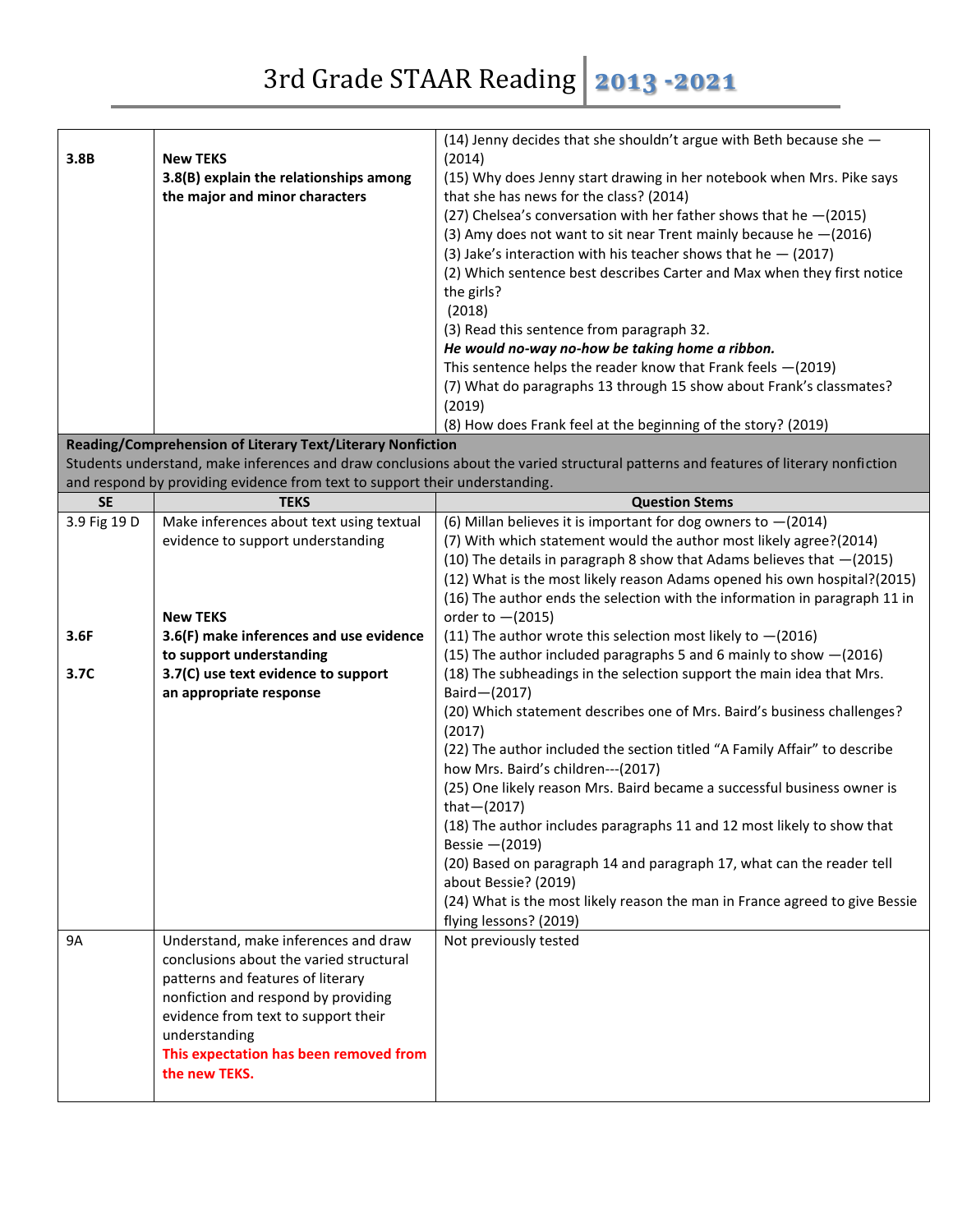| Reading/Comprehension of Literary Text/Sensory Language.                                                                          |                                           |                                                                                  |
|-----------------------------------------------------------------------------------------------------------------------------------|-------------------------------------------|----------------------------------------------------------------------------------|
| Students understand, make inferences and draw conclusions about how an author's sensory language creates imagery in literary text |                                           |                                                                                  |
| and provide evidence from text to support their understanding. Students are expected to:                                          |                                           |                                                                                  |
| <b>SE</b>                                                                                                                         | <b>TEKS</b>                               | <b>Question Stems</b>                                                            |
| 3.10                                                                                                                              | Make inferences about text using textual  | (28) Read line 8 from the poem. The poet uses this line to show that the         |
| Fig 19 D                                                                                                                          | evidence to support understanding         | speaker is $-(2013)$                                                             |
|                                                                                                                                   |                                           | (29) Read this sentence from paragraph 10.                                       |
|                                                                                                                                   |                                           | [Her face lit up, and she explained that she made them herself.] The author      |
|                                                                                                                                   | <b>New TEKS</b>                           | includes this description of Claire to show that she is - (2015)                 |
| 3.6F                                                                                                                              | 3.6(F) make inferences and use evidence   | (6) Read these sentences from paragraph 15 in the story.                         |
|                                                                                                                                   | to support understanding                  | I was frozen in a block of ice. I wanted to cry, but my tears were frozen, too.  |
| 3.7C                                                                                                                              | 3.7(C) use text evidence to support       | Why did the author include sensory language in these sentences? (2016)           |
|                                                                                                                                   | an appropriate response                   | (6) What does Jake mean when he says he is "saved by the bell"? (2017)           |
|                                                                                                                                   |                                           |                                                                                  |
|                                                                                                                                   |                                           |                                                                                  |
| 3.10A                                                                                                                             | Identify language that creates a graphic, | (30) Read lines 15 and 16 from the poem. The poet uses these lines to            |
|                                                                                                                                   | visual experience and appeals to the      | show $-(2013)$                                                                   |
|                                                                                                                                   | senses                                    | (9) Read this sentence from paragraph 15.                                        |
|                                                                                                                                   |                                           | This sentence shows that the students in the class were $-(2014)$                |
|                                                                                                                                   | <b>New TEKS</b>                           | (28) In the poem, which words help the reader imagine the speaker's              |
| 3.10D                                                                                                                             | 3.10(D) describe how the author's use of  | experience? (2014)                                                               |
|                                                                                                                                   | imagery, literal and figurative language  | (22) Which line from the poem helps the reader imagine the speaker's             |
|                                                                                                                                   | such as simile, and sound devices such    | experience while climbing the tree? (2015)                                       |
|                                                                                                                                   | as onomatopoeia achieves specific         | (9) Which sentence from the selection best helps the reader visualize what       |
|                                                                                                                                   | purposes.                                 | Clifford looks like? (2016)                                                      |
|                                                                                                                                   |                                           | (25) Read these lines from the poem. These lines mainly help the reader          |
|                                                                                                                                   |                                           | imagine what being inside a washing machine-(2016)                               |
|                                                                                                                                   |                                           | (1) Which of Mrs. Snavin's actions helps the reader visualize why Jake is        |
|                                                                                                                                   |                                           | embarrassed? (2017)                                                              |
|                                                                                                                                   |                                           | (8) Which sentence from the story contains descriptions that appeal most         |
|                                                                                                                                   |                                           | to the reader's sense of touch?(2018)                                            |
|                                                                                                                                   |                                           | (19) The description in lines 9 through 12 helps the reader picture -            |
|                                                                                                                                   |                                           | (2018)                                                                           |
|                                                                                                                                   |                                           | (1) Read these sentences from paragraph 25.                                      |
|                                                                                                                                   |                                           | Pop, pop, fizz, fizz. Fizzlers, wizzlers, and                                    |
|                                                                                                                                   |                                           | sizzlers popped and exploded like lava.                                          |
|                                                                                                                                   |                                           | The imagery in these sentences appeals most to the reader's sense of -<br>(2019) |
|                                                                                                                                   |                                           | (19) Which sentence best helps the reader imagine Bessie's creative way of       |
|                                                                                                                                   |                                           | flying at air shows? (2019)                                                      |
|                                                                                                                                   |                                           | (11) Read this sentence from paragraph 10. [But Layla could not ignore           |
|                                                                                                                                   |                                           | the heavy feeling that had settled in her heart.] The imagery in this            |
|                                                                                                                                   |                                           | sentence suggests that Layla feels $-$ (2021)                                    |
|                                                                                                                                   |                                           | (15) The imagery in the first sentence of the story helps the reader             |
|                                                                                                                                   |                                           | understand that Layla is $-$ (2021)                                              |
|                                                                                                                                   |                                           | (16) Read this sentence from paragraph 13. [She smiled when the                  |
|                                                                                                                                   |                                           | sunlight bounced off the crystals, sending the rays in a thousand directions     |
|                                                                                                                                   |                                           | at once.] The author uses this description to suggest that $-$ (2021)            |
|                                                                                                                                   |                                           | (26) Read lines 15 through 17 of the poem. [Where they tumble And                |
|                                                                                                                                   |                                           | gather In piles and drifts] These lines help the reader picture the way the      |
|                                                                                                                                   |                                           | leaves $-$ (2021)                                                                |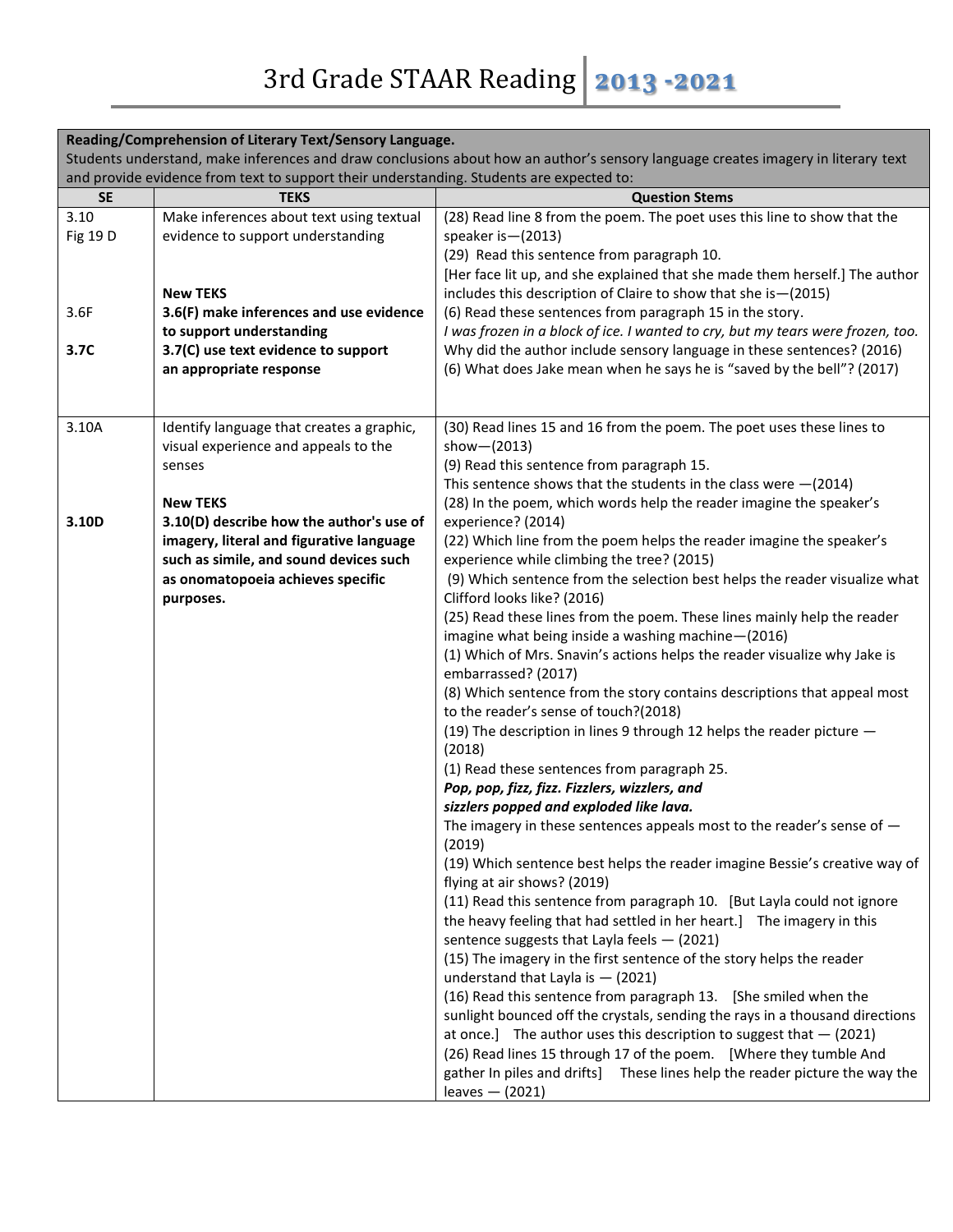|                                                                                                                                      | Reading/Comprehension of Informational Text/Culture and History                              |                                                                                                                              |  |
|--------------------------------------------------------------------------------------------------------------------------------------|----------------------------------------------------------------------------------------------|------------------------------------------------------------------------------------------------------------------------------|--|
| Students analyze, make inferences and draw conclusions about the author's purpose in cultural, historical, and contemporary contexts |                                                                                              |                                                                                                                              |  |
|                                                                                                                                      | and provide evidence from the text to support their understanding. Students are expected to: |                                                                                                                              |  |
| <b>SE</b>                                                                                                                            | <b>TEKS</b>                                                                                  | <b>Question Stems</b>                                                                                                        |  |
| 3.12                                                                                                                                 | Students analyze, make inferences and                                                        | (21) The author wrote this article mainly to-(2014)                                                                          |  |
| Fig 19 D                                                                                                                             | draw conclusions about the author's                                                          | (34) The author included paragraph 7 most likely to--- (2014)                                                                |  |
|                                                                                                                                      | purpose in cultural, historical, and                                                         | (9) The author wrote this selection most likely to $-(2015)$                                                                 |  |
|                                                                                                                                      | contemporary contexts and provide                                                            | (20) The author wrote this article most likely to - (2016)                                                                   |  |
|                                                                                                                                      | evidence from the text to support their                                                      | (32) The author wrote this selection most likely to --- (2016)                                                               |  |
|                                                                                                                                      | understanding                                                                                | (35) The author begins the selection with the ideas in paragraph 1 most                                                      |  |
|                                                                                                                                      | <b>New TEKS</b>                                                                              | likely to---(2016)                                                                                                           |  |
|                                                                                                                                      | 3.6(F) make inferences and use evidence                                                      | (12) The purpose of the questions in paragraph 2 is to $-(2017)$                                                             |  |
|                                                                                                                                      | to support understanding                                                                     | (27) The author wrote this selection most likely to - (2017)                                                                 |  |
|                                                                                                                                      | 3.7(C) use text evidence to support                                                          | (11) What is the most likely reason the author begins the selection with the                                                 |  |
|                                                                                                                                      | an appropriate response                                                                      | ideas in paragraph 1?(2018)                                                                                                  |  |
|                                                                                                                                      |                                                                                              | (18) The author wrote this selection most likely to $-(2018)$                                                                |  |
| 3.10A                                                                                                                                | 3.10(A) explain the author's purpose and                                                     | (34) The author wrote the article mainly to $-(2018)$                                                                        |  |
|                                                                                                                                      | message within a text                                                                        | (12) What is the most likely reason the author ends the selection with the                                                   |  |
|                                                                                                                                      |                                                                                              | ideas in paragraph 10? (2019)                                                                                                |  |
|                                                                                                                                      |                                                                                              | (16) The author wrote this selection most likely to $-(2019)$                                                                |  |
|                                                                                                                                      |                                                                                              | (30) What is the most likely reason the author included paragraphs 7                                                         |  |
|                                                                                                                                      |                                                                                              | through 9? (2019)                                                                                                            |  |
|                                                                                                                                      |                                                                                              | (3) What is the most likely reason the author wrote this selection? (2021)                                                   |  |
|                                                                                                                                      |                                                                                              | (9) What is the main message of the story? (2021)                                                                            |  |
|                                                                                                                                      |                                                                                              | (20) What is the most likely reason the author includes the details in                                                       |  |
|                                                                                                                                      |                                                                                              | paragraph 1? (2021)                                                                                                          |  |
|                                                                                                                                      |                                                                                              | (22) Which sentence from the selection suggests that the author likes                                                        |  |
|                                                                                                                                      |                                                                                              | sloths? (2021)                                                                                                               |  |
|                                                                                                                                      |                                                                                              | (23) What is the most likely reason the author wrote this selection? (2021)                                                  |  |
|                                                                                                                                      |                                                                                              | (31) What is the most likely reason the author included paragraph 1 in the                                                   |  |
|                                                                                                                                      |                                                                                              | selection? (2021)                                                                                                            |  |
|                                                                                                                                      |                                                                                              | (32) How is the paper in the section titled "Make Your Own Amate                                                             |  |
|                                                                                                                                      |                                                                                              | Painting" different from the bark paper described in the rest of the                                                         |  |
|                                                                                                                                      |                                                                                              | selection? (2021)                                                                                                            |  |
|                                                                                                                                      |                                                                                              | (33) Which statement best explains why Starr's discovery was important?                                                      |  |
|                                                                                                                                      |                                                                                              | (2021)                                                                                                                       |  |
|                                                                                                                                      |                                                                                              |                                                                                                                              |  |
|                                                                                                                                      | Reading/Comprehension of Informational Text/Expository Text.                                 |                                                                                                                              |  |
|                                                                                                                                      |                                                                                              | Students analyze, make inferences and draw conclusions about expository text and provide evidence from text to support their |  |
|                                                                                                                                      | understanding. Students are expected to:                                                     |                                                                                                                              |  |
| <b>SE</b>                                                                                                                            | <b>TEKS</b>                                                                                  | <b>Question Stems</b>                                                                                                        |  |
| 3.13                                                                                                                                 | make inferences about text using textual                                                     | (15) What does the title of the selection "Little Books, Big Hit" suggest                                                    |  |
| Fig 19 D                                                                                                                             | evidence to support understanding                                                            | about Little Golden Books? (2019)                                                                                            |  |
|                                                                                                                                      |                                                                                              | (22) Which sentence from the selection suggests that the author likes                                                        |  |
|                                                                                                                                      | いっ エロノビ                                                                                      | $1 - 1 - 2$ (2021)                                                                                                           |  |

|       | <b>New IERS</b>                            | SIOTNS? (2021)                                                             |
|-------|--------------------------------------------|----------------------------------------------------------------------------|
| 3.6F  | 3.6(F) make inferences and use evidence    | (30) Which sentence supports the conclusion that there are differences in  |
|       | to support understanding                   | the way bark paper looks even before it is painted? (2021)                 |
| 3.7C  | 3.7(C) use text evidence to support        |                                                                            |
|       | an appropriate response                    |                                                                            |
| 3.13A | Identify the details or facts that support | (1) Which detail from the selection suggests that Jessica is smart? (2013) |

the main idea.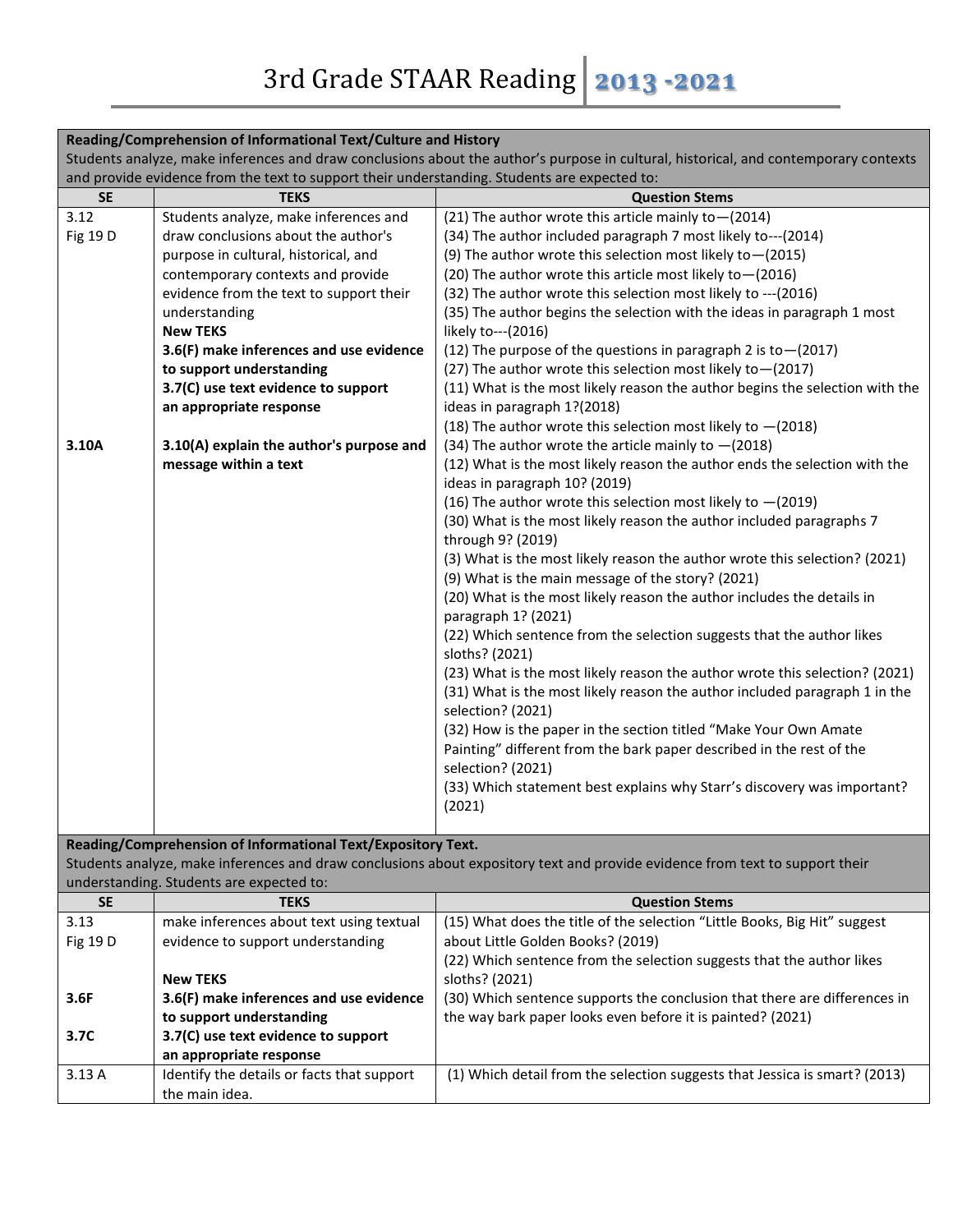| 3.9D             | 3.9(D) recognize characteristics and    | (9) According to the selection, the problem with having Jessica in the house<br>was that she $-(2013)$ |
|------------------|-----------------------------------------|--------------------------------------------------------------------------------------------------------|
|                  | structures of informational text,       | (20) What is the section titled "An Accidental Success" mainly about?                                  |
|                  | including:                              | (2013)                                                                                                 |
|                  | (i) the central idea with supporting    | (21) How were potato chips first sold in some grocery stores? (2013)                                   |
|                  | evidence                                | (19) Read the diagram. Which of the following correctly completes the                                  |
|                  |                                         | diagram? (2014)                                                                                        |
|                  |                                         | (23) The main reason for building PlayPumps in southern Africa is to-                                  |
|                  |                                         | (2014)                                                                                                 |
|                  |                                         | (36) What is paragraph 8 mostly about? (2014)                                                          |
|                  |                                         | (8) In what way does Tama's presence at the train station help the nearby                              |
|                  |                                         | town? (2015)                                                                                           |
|                  |                                         | (36) One reason the Pima Air and Space Museum has a paper airplane                                     |
|                  |                                         | contest is to $-(2015)$                                                                                |
|                  |                                         | (38) What happened to Arturo's Desert Eagle at the end of its flight? (2015)                           |
|                  |                                         | (42) Arturo won the paper airplane contest because his plane - (2015)                                  |
|                  |                                         | (17) The section titled "More Races" is mainly about the $-(2016)$                                     |
|                  |                                         | (39) A "hic" sound during a hiccup is made when-(2016)                                                 |
|                  |                                         | (40) Paragraphs 4 and 5 are mainly about-(2016)                                                        |
|                  |                                         | (9) Which sentence best states the main idea of the selection? (2017)                                  |
|                  |                                         | (14) Look at the diagram below. Which of these completes the diagram?                                  |
|                  |                                         | (2017)                                                                                                 |
|                  |                                         | (30) What does paragraph 1 help the reader understand about the first                                  |
|                  |                                         | teddy bear? (2017)                                                                                     |
|                  |                                         | (29) The section titled "Rising to the Challenge" is mainly about how Taylor<br>$-(2018)$              |
|                  |                                         | (31) Taylor informed people of her cupcake business mainly by $-(2018)$                                |
|                  |                                         | (13) According to the selection, how did publishers make Little Golden                                 |
|                  |                                         | Books easy for shoppers to find?(2019)                                                                 |
|                  |                                         | (14) The section titled "Stories to Read and Enjoy" is mostly about -(2019)                            |
|                  |                                         | (17) Which of these Little Golden Books was published first?(2019)                                     |
| 3.13B            | Draw conclusions from the facts         | (4) The reader can conclude that it is unusual for - (2013)                                            |
|                  | presented in text and support those     | (8) Which sentence best explains why Joubert was able to provide the care                              |
|                  | assertions with textual evidence.       | Jessica needed? (2013)                                                                                 |
|                  |                                         | (19) When Crum learned that the customer was pleased with the batch of                                 |
|                  | <b>New TEKS</b>                         | crispy fried potatoes, he most likely felt---(2013)                                                    |
| 3.6F             | 3.6(F) make inferences and use evidence | (22) Which sentence from the selection best supports the idea that there                               |
|                  | to support understanding                | have been many changes made to potato chips? (2013)                                                    |
| 3.7 <sub>c</sub> | 3.7(C) use text evidence to support     | (20) Which sentence from the article tells something that could be a                                   |
|                  | an appropriate response                 | problem with PlayPumps? (2014)                                                                         |
|                  |                                         | (33) After reading paragraph 6, the reader can conclude that Allan was-                                |
|                  |                                         | (2014)                                                                                                 |
|                  |                                         | (37) The pointer breed of dog most likely got its name because of its ability                          |
|                  |                                         | $to-(2014)$                                                                                            |
|                  |                                         | (40) Which word best describes Rex's behavior toward the joey? (2014)                                  |
|                  |                                         | (1) Read this sentence from paragraph 4. [Instead of                                                   |
|                  |                                         | food.] This sentence helps the reader know that the train company -<br>(2015)                          |
|                  |                                         | (2) Throughout the selection, the author describes Tama as being $-(2015)$                             |
|                  |                                         | (5) The reader can tell that Tama is allowed to stay at the station because                            |
|                  |                                         | $she - (2015)$                                                                                         |
|                  |                                         |                                                                                                        |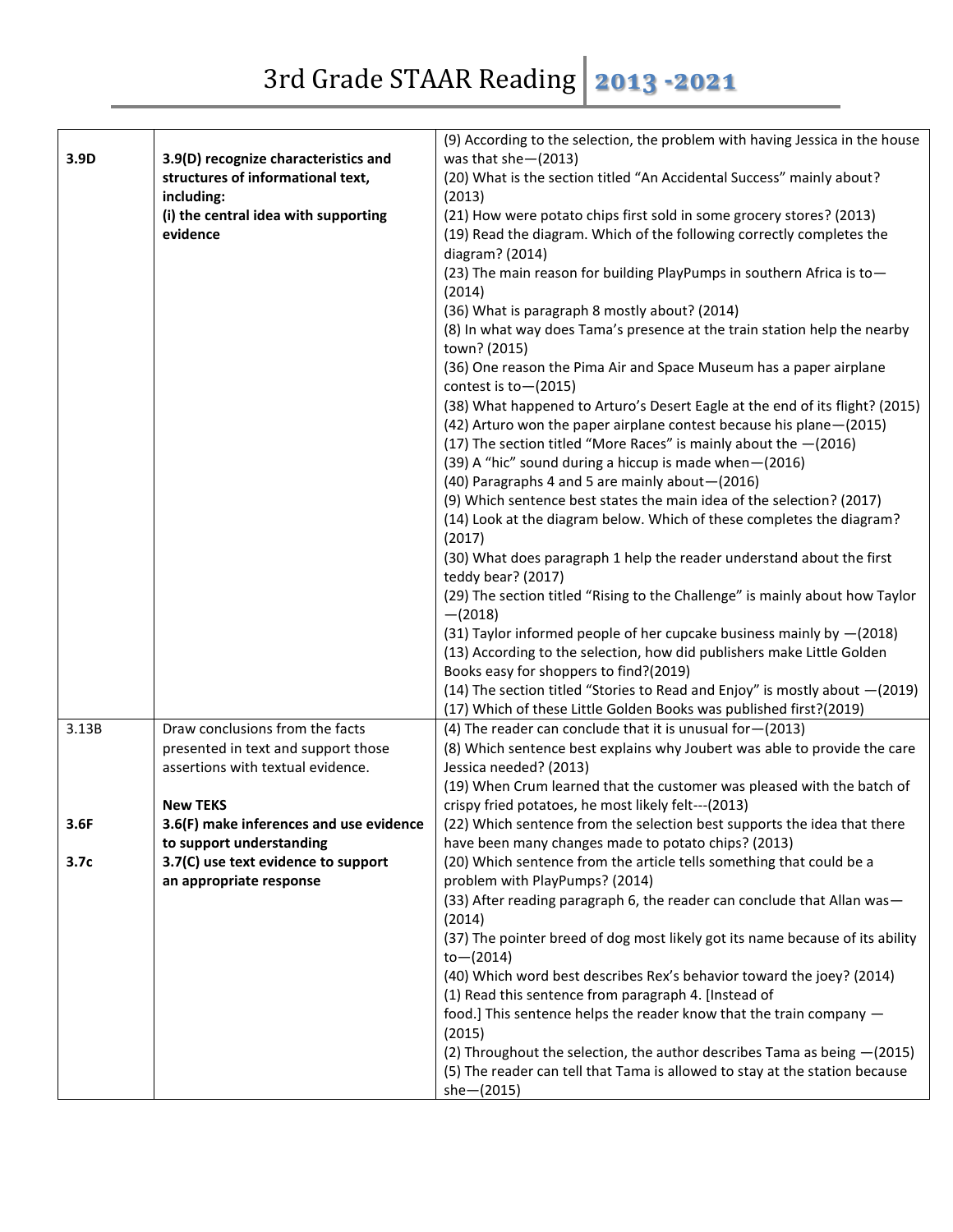|       |                                        | (7) Which sentence shows that people are interested in learning about<br>Tama? (2015)       |
|-------|----------------------------------------|---------------------------------------------------------------------------------------------|
|       |                                        | (39) How is the paper airplane in "Ken Blackburn's Simple Paper Airplane"                   |
|       |                                        | different from the paper airplane Arturo made in the contest? (2015)                        |
|       |                                        | (18) Read this sentence from paragraph 2. When Conner saw the                               |
|       |                                        | advertisement, he knew right then that he wanted to participate, and he                     |
|       |                                        | wanted Cayden to participate with him.                                                      |
|       |                                        | The sentence shows that Conner is $-(2016)$                                                 |
|       |                                        | (21) The title of the article, "Never Say Never," helps the reader                          |
|       |                                        | understand that Conner believes---(2016)                                                    |
|       |                                        | (23) The reader can conclude that Conner had to train with a coach for the                  |
|       |                                        | Nashville Kids Triathlon because he -(2016)                                                 |
|       |                                        | (15) Read this sentence from paragraph 2. This sentence helps the reader<br>infer $-(2017)$ |
|       |                                        | (29) The reader can tell from the selection that nurses may use teddy bears                 |
|       |                                        | $to-(2017)$                                                                                 |
|       |                                        | (34) Details in the selection support the idea that teddy bears - (2017)                    |
|       |                                        | (14) Star parties do not usually take place in cities because $-(2018)$                     |
|       |                                        | (30) The reader can conclude from paragraph 4 that Taylor -(2018)                           |
|       |                                        | (32) What can the reader tell about Taylor from the way she prepares her                    |
|       |                                        | cupcakes for customers? (2018)                                                              |
|       |                                        | (27) With which statement about the first Big Tex would the author most                     |
|       |                                        | likely agree?(2019)                                                                         |
|       |                                        | (33) Which sentence best shows that the makers of the new Big Tex hoped                     |
|       |                                        | to keep a problem from happening again? (2019)                                              |
|       |                                        |                                                                                             |
| 3.13C | Identify explicit cause and effect     | (3) Look at the diagram below. (cause-effect) Which sentence best                           |
|       | relationships among ideas in texts     | completes the diagram? (2013)                                                               |
|       |                                        | (18) William Tappenden started making potato chips at home and selling                      |
|       | This expectation has been removed from | them to grocery stores because he knew that -(2013)                                         |
|       |                                        |                                                                                             |
|       | the new TEKS.                          | (27) Read the diagram. (cause-effect) Which sentence best completes the                     |
|       |                                        | diagram? (2017)                                                                             |
|       |                                        | (16) Look at the diagram below. Which of the following completes the                        |
|       |                                        | diagram? (2014)                                                                             |
|       |                                        | (32) Why did Allan worry when Rex went to investigate? (2014)                               |
|       |                                        | (3) Why did the train company decide to operate the station without                         |
|       |                                        | workers? (2015)                                                                             |
|       |                                        | (4) Tama has been given two cat assistants because she-(2015)                               |
|       |                                        | (16) Why did Conner think he would not be able to play sports with                          |
|       |                                        | Cayden? (2016)                                                                              |
|       |                                        | (34) One reason Mallory Kievman thought her lollipop would help stop                        |
|       |                                        | hiccups was that---(2016)                                                                   |
|       |                                        | (38) The main reason Mallory Kievman wanted to find a cure for hiccups                      |
|       |                                        | was to $-(2016)$                                                                            |
|       |                                        | (11) Why is it surprising that Roxy was found? (2017)                                       |
|       |                                        | (31) Read the diagram below. Which sentence best completes the                              |
|       |                                        | diagram? (2017)                                                                             |
|       |                                        | (33) One result of Taylor's success with her business is that she is able to $-$            |
|       |                                        | (2018)                                                                                      |
|       |                                        | (10) What is one reason that many Little Golden Books have been sold?                       |
|       |                                        | (2019)<br>(34) Read the diagram.                                                            |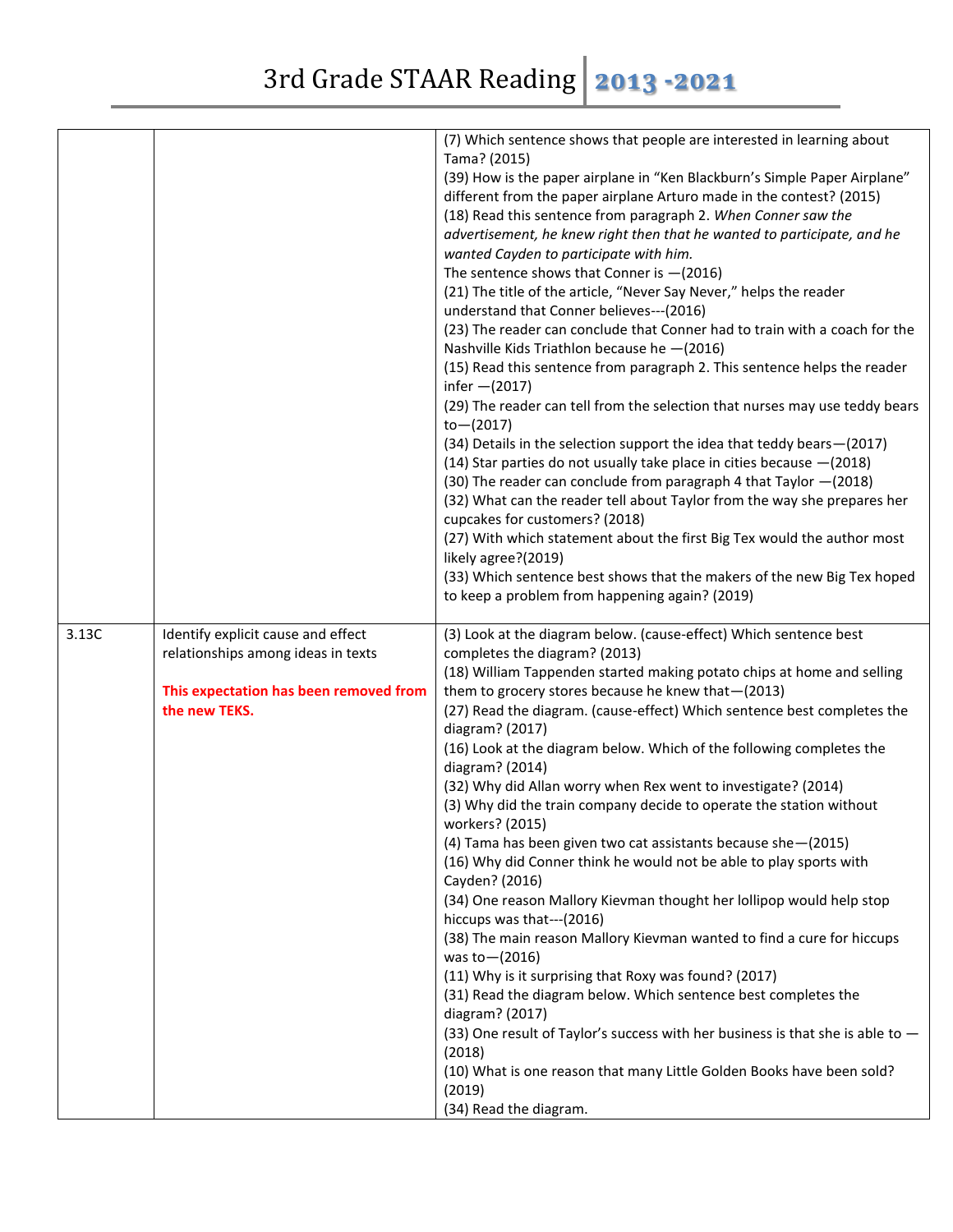| 3.13 D<br>3.9D   | Use text features (e.g., bold print,<br>captions, key words, italics) to locate<br>information and make and verify<br>predictions about contents of text.<br><b>New TEKS</b><br>3.9(D) recognize characteristics and<br>structures of informational text,<br>including:<br>(ii) features such as sections, tables,<br>graphs, timelines, bullets, numbers, and<br>bold and italicized font to support<br>understanding. | <b>CAUSE</b><br><b>EFFECT</b><br>Snell's worker<br>sent emails<br>about "fried<br>chicken.<br>Which sentence completes the diagram? (2019)<br>(22) Which text feature in the article helps the reader understand how<br>water flows from underground to people? (2014)<br>(32) Which section provides information about the rules of the contest?<br>(2015)<br>(24) Which part of the article helps the reader understand how Conner<br>helps Cayden during a race? (2016)<br>(33) Which section would be most helpful to a person who wants to find<br>information about the causes of hiccups? (2016)<br>(13) To learn when pets can be microchipped, the reader should refer to<br>the---(2017)<br>(26) The caption under the first photograph in the selection explains-<br>(2017)<br>(13) What information can be found in the section titled "What Are You<br>Staring At?"<br>(2018)<br>(31) Which text feature in the selection best helps the reader understand<br>where to find details about the first Big Tex? (2019)<br>(2) Which text feature helps the reader locate information about why many<br>animals leave porcupines alone? (2021)<br>(4) Which section is most likely to give information about what a porcupine<br>eats? (2021)<br>(19) Which section contains information about what sloths eat? (2021)<br>(34) Where should a reader look to find information about what happens |
|------------------|-------------------------------------------------------------------------------------------------------------------------------------------------------------------------------------------------------------------------------------------------------------------------------------------------------------------------------------------------------------------------------------------------------------------------|-----------------------------------------------------------------------------------------------------------------------------------------------------------------------------------------------------------------------------------------------------------------------------------------------------------------------------------------------------------------------------------------------------------------------------------------------------------------------------------------------------------------------------------------------------------------------------------------------------------------------------------------------------------------------------------------------------------------------------------------------------------------------------------------------------------------------------------------------------------------------------------------------------------------------------------------------------------------------------------------------------------------------------------------------------------------------------------------------------------------------------------------------------------------------------------------------------------------------------------------------------------------------------------------------------------------------------------------------------------------------------------------------------------|
|                  | Reading/Comprehension of Informational Text/Procedural Text.                                                                                                                                                                                                                                                                                                                                                            | after bark is stripped from trees? (2021)                                                                                                                                                                                                                                                                                                                                                                                                                                                                                                                                                                                                                                                                                                                                                                                                                                                                                                                                                                                                                                                                                                                                                                                                                                                                                                                                                                 |
|                  | Students understand how to glean and use information in procedural texts and documents.                                                                                                                                                                                                                                                                                                                                 |                                                                                                                                                                                                                                                                                                                                                                                                                                                                                                                                                                                                                                                                                                                                                                                                                                                                                                                                                                                                                                                                                                                                                                                                                                                                                                                                                                                                           |
| <b>SE</b>        | <b>TEKS</b>                                                                                                                                                                                                                                                                                                                                                                                                             | <b>Question Stems</b>                                                                                                                                                                                                                                                                                                                                                                                                                                                                                                                                                                                                                                                                                                                                                                                                                                                                                                                                                                                                                                                                                                                                                                                                                                                                                                                                                                                     |
| 3.15<br>Fig 19 D | Students understand how to glean and<br>use information in procedural texts and<br>documents.<br><b>New TEKS</b>                                                                                                                                                                                                                                                                                                        | (35) The photographs included in the section titled "Ken Blackburn's Simple<br>Paper Airplane" help the reader -(2015)<br>(15) Look at the diagram from the selection.                                                                                                                                                                                                                                                                                                                                                                                                                                                                                                                                                                                                                                                                                                                                                                                                                                                                                                                                                                                                                                                                                                                                                                                                                                    |
| 3.6F<br>3.7C     | 3.6(F) make inferences and use evidence<br>to support understanding<br>3.7(C) use text evidence to support<br>an appropriate response                                                                                                                                                                                                                                                                                   | This diagram helps the reader understand $-(2018)$<br>(16) The row of pictures at the top of the boxed information titled "Make<br>Your Own Stargazing Flashlight" helps the reader understand -(2018)                                                                                                                                                                                                                                                                                                                                                                                                                                                                                                                                                                                                                                                                                                                                                                                                                                                                                                                                                                                                                                                                                                                                                                                                    |
|                  |                                                                                                                                                                                                                                                                                                                                                                                                                         |                                                                                                                                                                                                                                                                                                                                                                                                                                                                                                                                                                                                                                                                                                                                                                                                                                                                                                                                                                                                                                                                                                                                                                                                                                                                                                                                                                                                           |